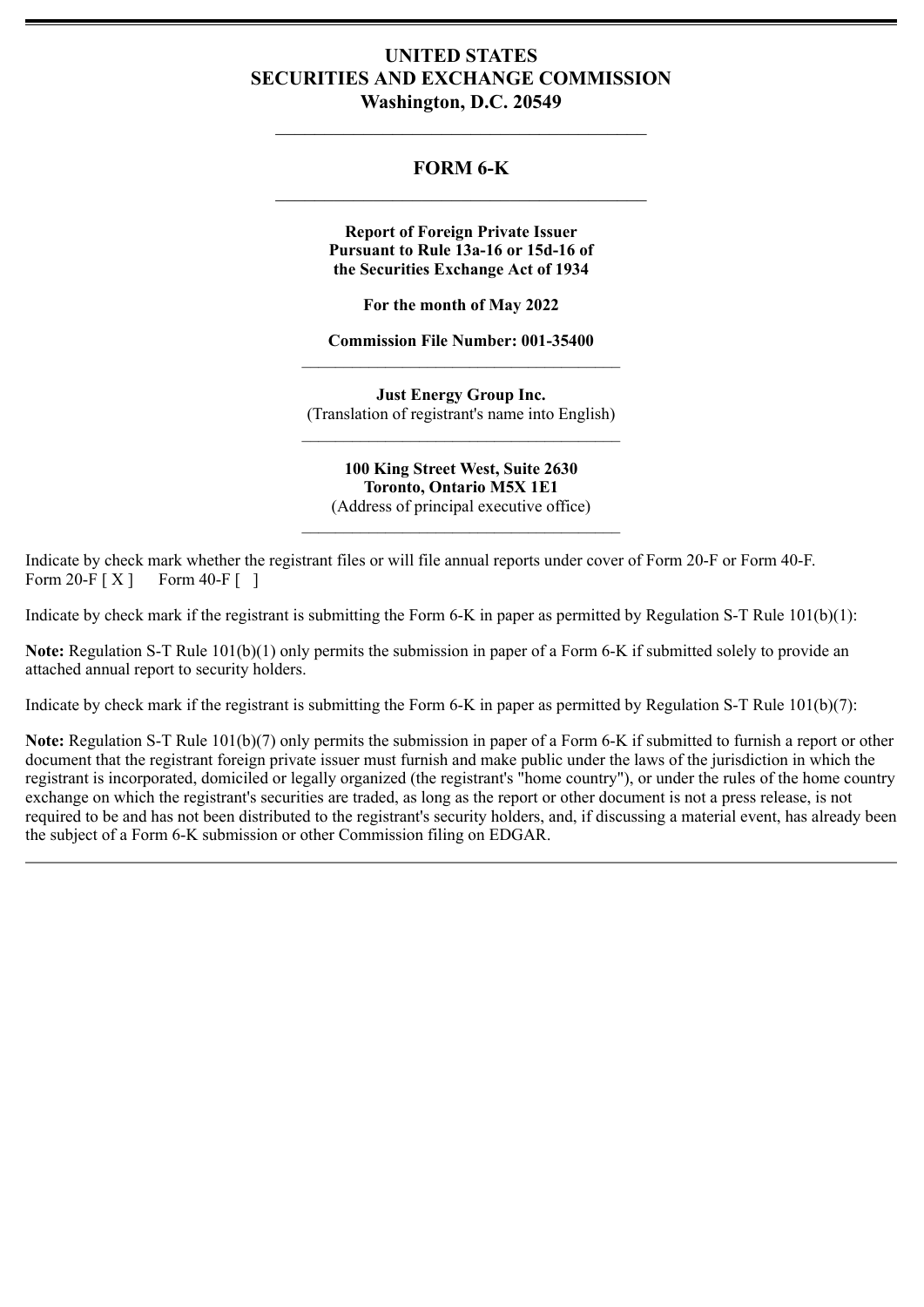On May 19, 2022, the Registrant issued a press release, a copy of which is attached hereto as Exhibit 99.1 and is incorporated herein by reference.

[\(c\) Exhibit 99.1. Press release dated May 19, 2022](#page-3-0)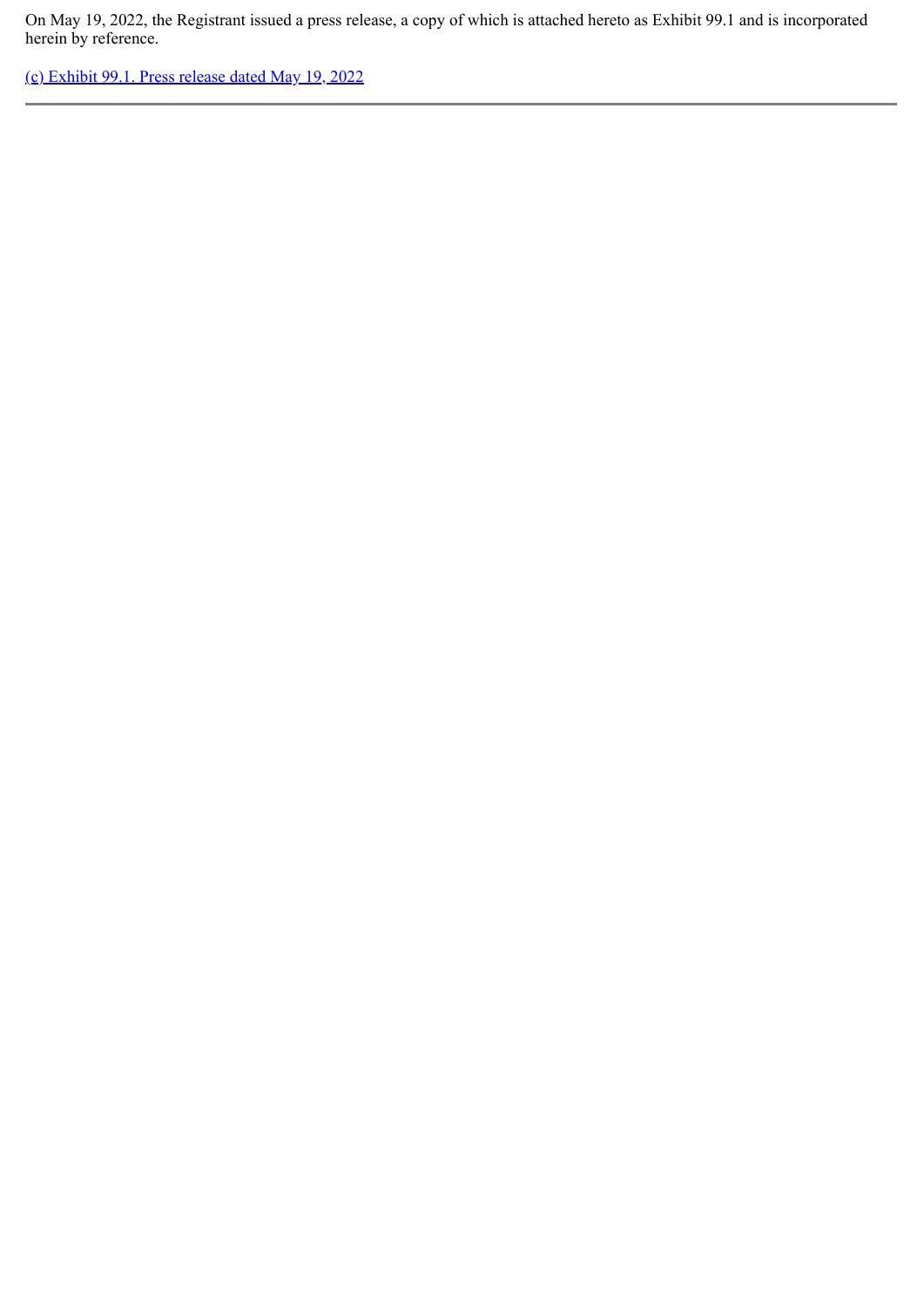## **SIGNATURES**

Pursuant to the requirements of the Securities Exchange Act of 1934, the registrant has duly caused this report to be signed on its behalf by the undersigned, thereunto duly authorized.

> Just Energy Group Inc. (Registrant)

Date: May 19, 2022 By: /s/ Jonah T. Davids<br>Name: /s/ Jonah T. Davids<br>Name: Jonah T. Davids Name: Jonah T. Davids<br>Title: EVP, General Co EVP, General Counsel and Corporate Secretary